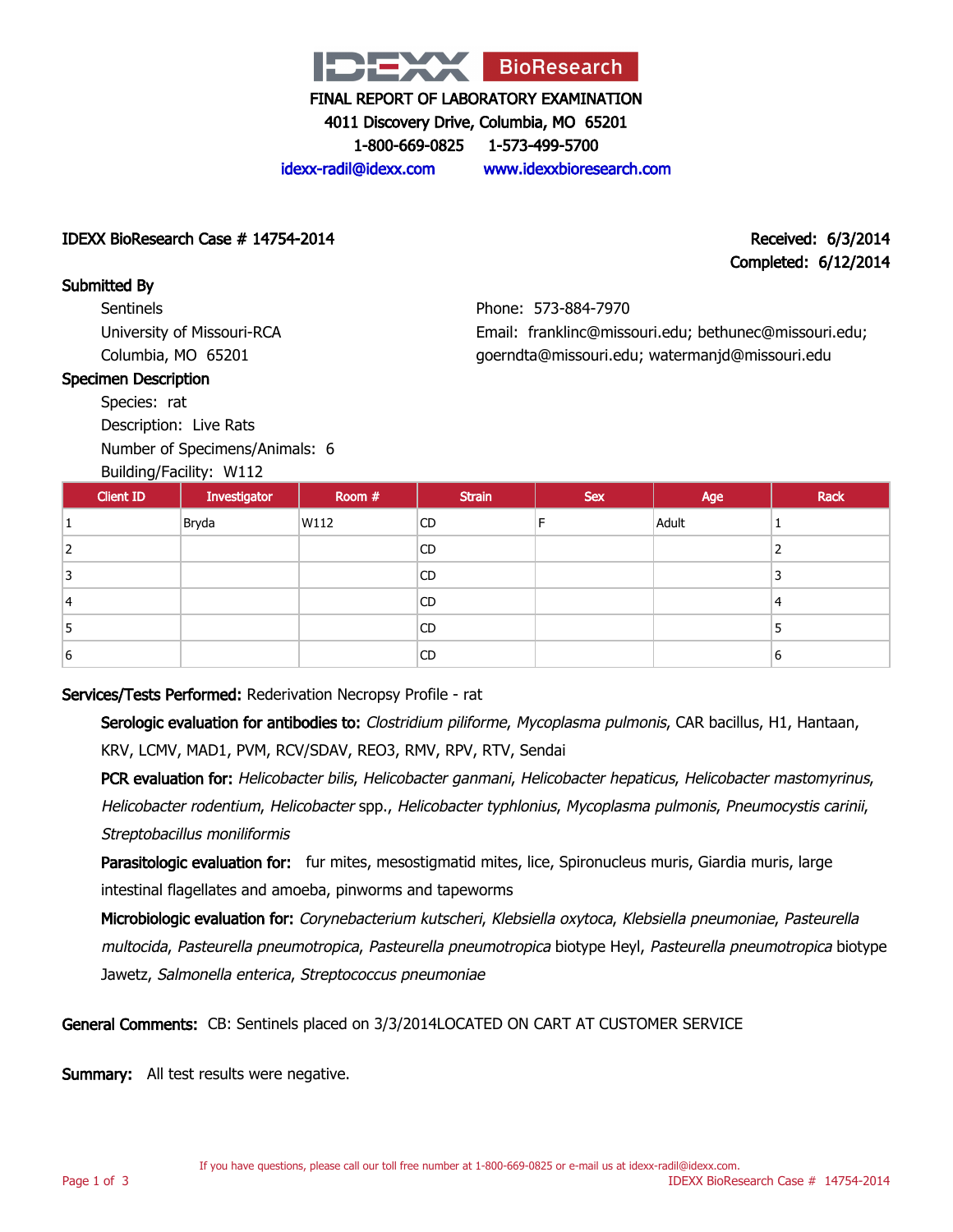#### **NECROPSY**

No gross lesions were detected in any of the body systems and organs examined.

#### SEROLOGY SUMMARY

|                              | $\mathbf 1$              | $\overline{2}$               | 3              | $\overline{\mathbf{4}}$ | $\overline{5}$           | $6\phantom{a}$ |
|------------------------------|--------------------------|------------------------------|----------------|-------------------------|--------------------------|----------------|
| <b>CAR bacillus</b>          | $\blacksquare$           | $\blacksquare$               | $\blacksquare$ | $\blacksquare$          | $\blacksquare$           |                |
| Hantaan                      | $\blacksquare$           | $\qquad \qquad \blacksquare$ | -              | -                       | $\blacksquare$           |                |
| <b>LCMV</b>                  | $\blacksquare$           | $\blacksquare$               |                | ۰                       | $\blacksquare$           |                |
| Mycoplasma pulmonis          | ۰                        | ۰                            | $\blacksquare$ | $\blacksquare$          | $\blacksquare$           |                |
| MAD1                         |                          | -                            |                |                         | ٠                        |                |
| <b>RPV</b>                   | $\blacksquare$           | $\blacksquare$               |                | $\blacksquare$          | $\blacksquare$           |                |
| <b>RMV</b>                   | $\blacksquare$           | $\blacksquare$               | $\blacksquare$ | $\blacksquare$          | $\blacksquare$           |                |
| <b>KRV</b>                   | -                        | $\overline{a}$               |                | ۰                       | $\blacksquare$           |                |
| H1                           | Ξ.                       | $\blacksquare$               |                |                         | $\blacksquare$           |                |
| <b>PVM</b>                   |                          | $\blacksquare$               |                |                         | $\blacksquare$           |                |
| <b>RCV/SDAV</b>              | $\overline{\phantom{a}}$ | $\qquad \qquad \blacksquare$ |                | -                       | $\overline{\phantom{a}}$ |                |
| <b>RE03</b>                  | $\blacksquare$           | $\qquad \qquad \blacksquare$ | $\blacksquare$ | $\blacksquare$          | $\blacksquare$           |                |
| <b>RTV</b>                   | $\blacksquare$           | $\blacksquare$               |                | ۰                       | $\blacksquare$           |                |
| <b>Sendai</b>                | ۰                        | $\qquad \qquad \blacksquare$ | -              | -                       | ٠                        |                |
| <b>Clostridium piliforme</b> |                          | $\blacksquare$               |                |                         | $\blacksquare$           |                |
| Rat IgG                      | ${\sf N}$                | ${\sf N}$                    | $\mathsf{N}$   | $\mathsf{N}$            | N                        | ${\sf N}$      |

Legend:  $+$  = positive  $-$  = negative blank = test not performed EQ = equivocal HE = hemolysis precluded testing I = insufficient W = weak positive WB = Western Blot confirmatory analysis pending NS = non-specific reactivity N = normal IgG L = less than normal IgG

# PCR EVALUATION

| nasopharyngeal swab          |                |   |   |  |
|------------------------------|----------------|---|---|--|
| Mycoplasma pulmonis          | $\blacksquare$ |   | - |  |
|                              |                |   |   |  |
| oral swab                    |                |   |   |  |
| Streptobacillus moniliformis |                | - |   |  |
|                              |                |   |   |  |

| feces                     |  |  |  |
|---------------------------|--|--|--|
| Helicobacter spp.         |  |  |  |
| Helicobacter bilis        |  |  |  |
| Helicobacter ganmani      |  |  |  |
| Helicobacter hepaticus    |  |  |  |
| Helicobacter mastomyrinus |  |  |  |
| Helicobacter rodentium    |  |  |  |
| Helicobacter typhlonius   |  |  |  |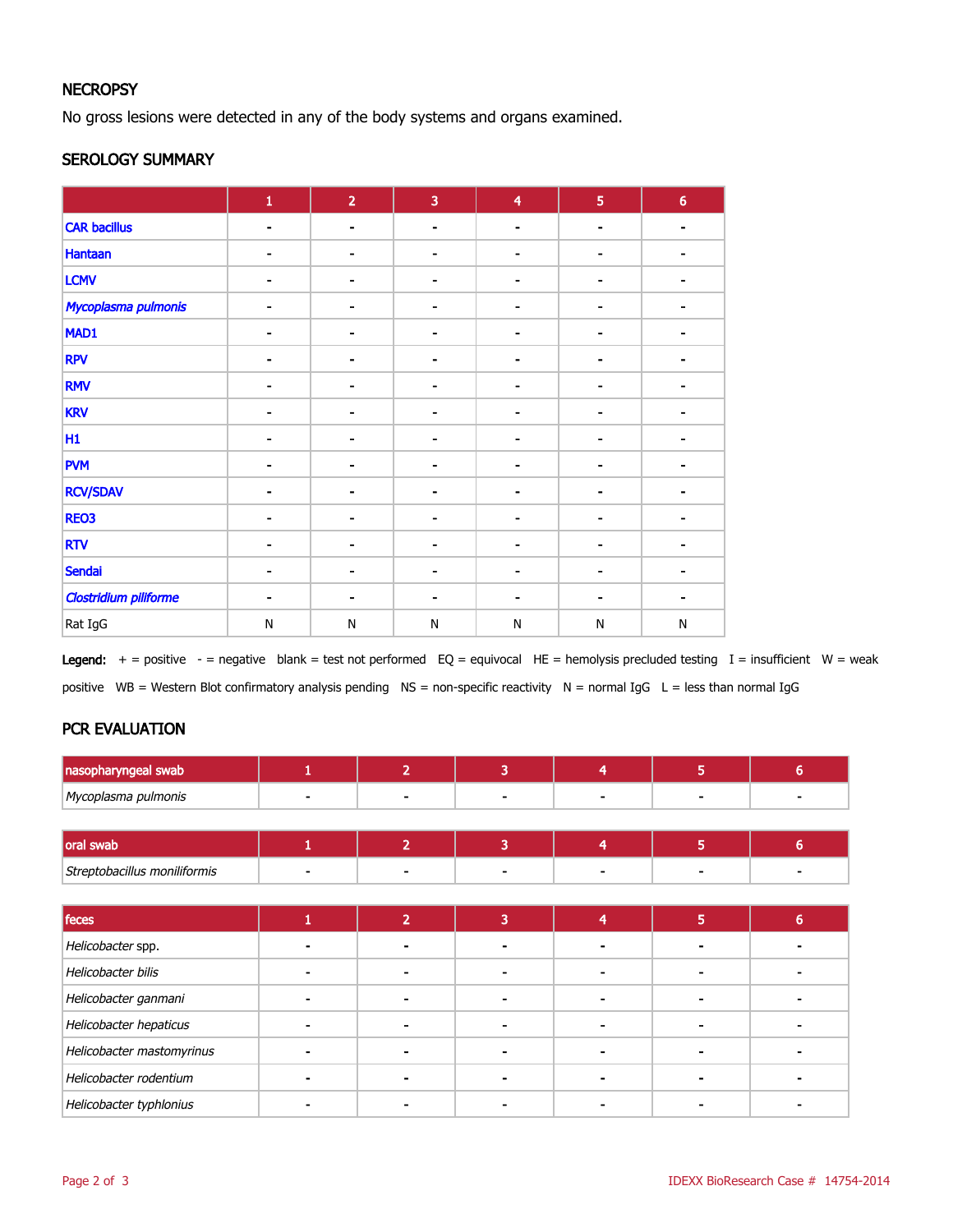| lung                 |  |  |  |
|----------------------|--|--|--|
| Pneumocystis carinii |  |  |  |

Legend:  $+$  = positive  $-$  = negative id:id = pooled sample range id+id+id = non-range pooled sample NT or blank = no test performed wps = weak positive

Comments: All samples are first tested by the Helicobacter spp. PCR assay which is a generic Helicobacter PCR assay that detects all bacteria in the Helicobacter genus. Samples testing negative on this assay are reported negative for Helicobacter spp. and all species-specific helicobacters. Samples testing positive on the Helicobacter spp. assay are retested with the Helicobacter spp. assay and tested with the species-specific helicobacter PCR assays.

#### **PARASITOLOGY**

| parasites |  |  |  |
|-----------|--|--|--|

### **MICROBIOLOGY**

| <b>cecum</b>          |  |   |   |  |
|-----------------------|--|---|---|--|
| Klebsiella oxytoca    |  | - | - |  |
| Klebsiella pneumoniae |  | - | - |  |
| Salmonella enterica   |  |   |   |  |

| nasopharynx                                 |  | 3 | 5 |  |
|---------------------------------------------|--|---|---|--|
| Corynebacterium kutscheri                   |  |   |   |  |
| Pasteurella multocida                       |  |   |   |  |
| Pasteurella pneumotropica                   |  |   |   |  |
| Pasteurella pneumotropica<br>biotype Heyl   |  |   |   |  |
| Pasteurella pneumotropica<br>biotype Jawetz |  |   |   |  |
| Streptococcus pneumoniae                    |  |   |   |  |

Legend:  $+$  = agent recovered - = agent not recovered blank = test not performed  $n = no$  growth  $p =$  Proteus overgrowth, which may interfere with the identification of other bacteria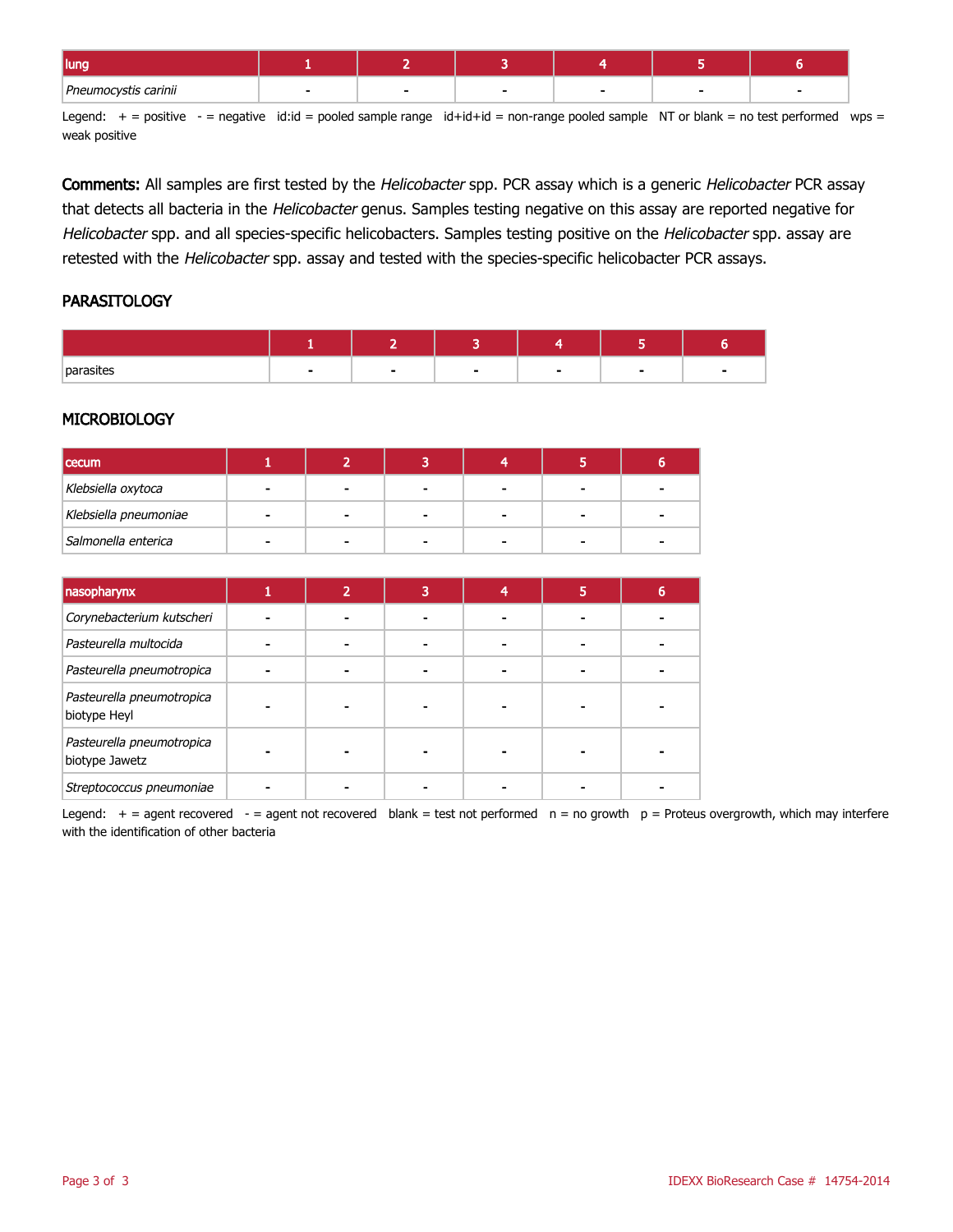

4011 Discovery Drive, Columbia, MO 65201

1-800-669-0825 1-573-499-5700

idexx-radil@idexx.com www.idexxbioresearch.com

IDEXX BioResearch Case # 14754-2014 Received: 6/3/2014

Completed: 6/12/2014

## SEROLOGY DETAILS

|                                | <b>Baseline</b> | $\mathbf 1$                  | $\overline{2}$               | 3              | 4                            | 5                        | $6\phantom{a}$ |  |
|--------------------------------|-----------------|------------------------------|------------------------------|----------------|------------------------------|--------------------------|----------------|--|
| <b>CAR bacillus</b>            |                 |                              |                              |                |                              |                          |                |  |
| CAR bacillus purified bacteria | MFI > 3.750     | $\blacksquare$               | $\overline{\phantom{0}}$     | $\blacksquare$ | $\qquad \qquad \blacksquare$ | $\overline{\phantom{a}}$ |                |  |
| <b>Hantaan</b>                 |                 |                              |                              |                |                              |                          |                |  |
| Hantaan purified virus         | MFI > 1.250     | ٠                            | $\blacksquare$               | $\blacksquare$ | $\blacksquare$               | $\blacksquare$           |                |  |
| <b>LCMV</b>                    |                 |                              |                              |                |                              |                          |                |  |
| LCMV recombinant               | MFI > 1.000     | $\qquad \qquad \blacksquare$ | $\blacksquare$               | $\blacksquare$ | $\blacksquare$               | $\overline{\phantom{a}}$ |                |  |
| Mycoplasma pulmonis            |                 |                              |                              |                |                              |                          |                |  |
| M. pulmonis purified bacteria  | MFI > 2.750     | $\qquad \qquad \blacksquare$ | $\overline{\phantom{0}}$     | $\blacksquare$ | $\qquad \qquad \blacksquare$ | $\blacksquare$           |                |  |
| MAD1                           |                 |                              |                              |                |                              |                          |                |  |
| MAD1 purified virus            | MFI > 2.550     | ٠                            | $\blacksquare$               | $\blacksquare$ | ۰                            | $\blacksquare$           |                |  |
| <b>RPV</b>                     |                 |                              |                              |                |                              |                          |                |  |
| RPV purified virus             | MFI > 1.100     | $\blacksquare$               | $\blacksquare$               | $\blacksquare$ | $\blacksquare$               | $\blacksquare$           |                |  |
| $\text{NS1}^1$                 | MFI > 3.820     | $\blacksquare$               | $\blacksquare$               | $\blacksquare$ | ÷                            | $\blacksquare$           |                |  |
| <b>RMV</b>                     |                 |                              |                              |                |                              |                          |                |  |
| RMV VP2 recombinant            | MFI > 1.000     | $\blacksquare$               | $\blacksquare$               | $\blacksquare$ | $\blacksquare$               | $\blacksquare$           | -              |  |
| $NS1^1$                        | MFI > 3.820     |                              |                              |                |                              |                          |                |  |
| <b>KRV</b>                     |                 |                              |                              |                |                              |                          |                |  |
| KRV purified virus             | MFI > 2.250     | $\blacksquare$               | $\blacksquare$               | $\blacksquare$ | $\blacksquare$               | $\blacksquare$           |                |  |
| $\text{NS1}^1$                 | MFI > 3.820     | $\blacksquare$               | ä,                           | $\blacksquare$ | ÷                            | $\blacksquare$           |                |  |
| H1                             |                 |                              |                              |                |                              |                          |                |  |
| H1 purified virus              | MFI > 1.200     | $\blacksquare$               | $\blacksquare$               | $\blacksquare$ | $\blacksquare$               | $\blacksquare$           |                |  |
| $\text{NS1}^1$                 | MFI > 3.820     | $\blacksquare$               | $\blacksquare$               | $\blacksquare$ | $\blacksquare$               | $\blacksquare$           |                |  |
| <b>PVM</b>                     |                 |                              |                              |                |                              |                          |                |  |
| PVM purified virus             | MFI > 1.500     | $\blacksquare$               | $\blacksquare$               | $\blacksquare$ | $\blacksquare$               | $\blacksquare$           |                |  |
| <b>RCV/SDAV</b>                |                 |                              |                              |                |                              |                          |                |  |
| RCV/SDAV purified virus        | MFI > 3.750     | $\overline{\phantom{a}}$     | $\qquad \qquad \blacksquare$ | $\blacksquare$ | $\blacksquare$               | $\overline{\phantom{a}}$ |                |  |
| RCV/SDAV NC recombinant        | MFI > 4.950     |                              | $\blacksquare$               | $\blacksquare$ | $\blacksquare$               | $\blacksquare$           |                |  |
| REO3                           |                 |                              |                              |                |                              |                          |                |  |
| REO3 purified virus            | MFI > 4.900     |                              |                              |                |                              |                          |                |  |

If you have questions, please call our toll free number at 1-800-669-0825 or e-mail us at idexx-radil@idexx.com.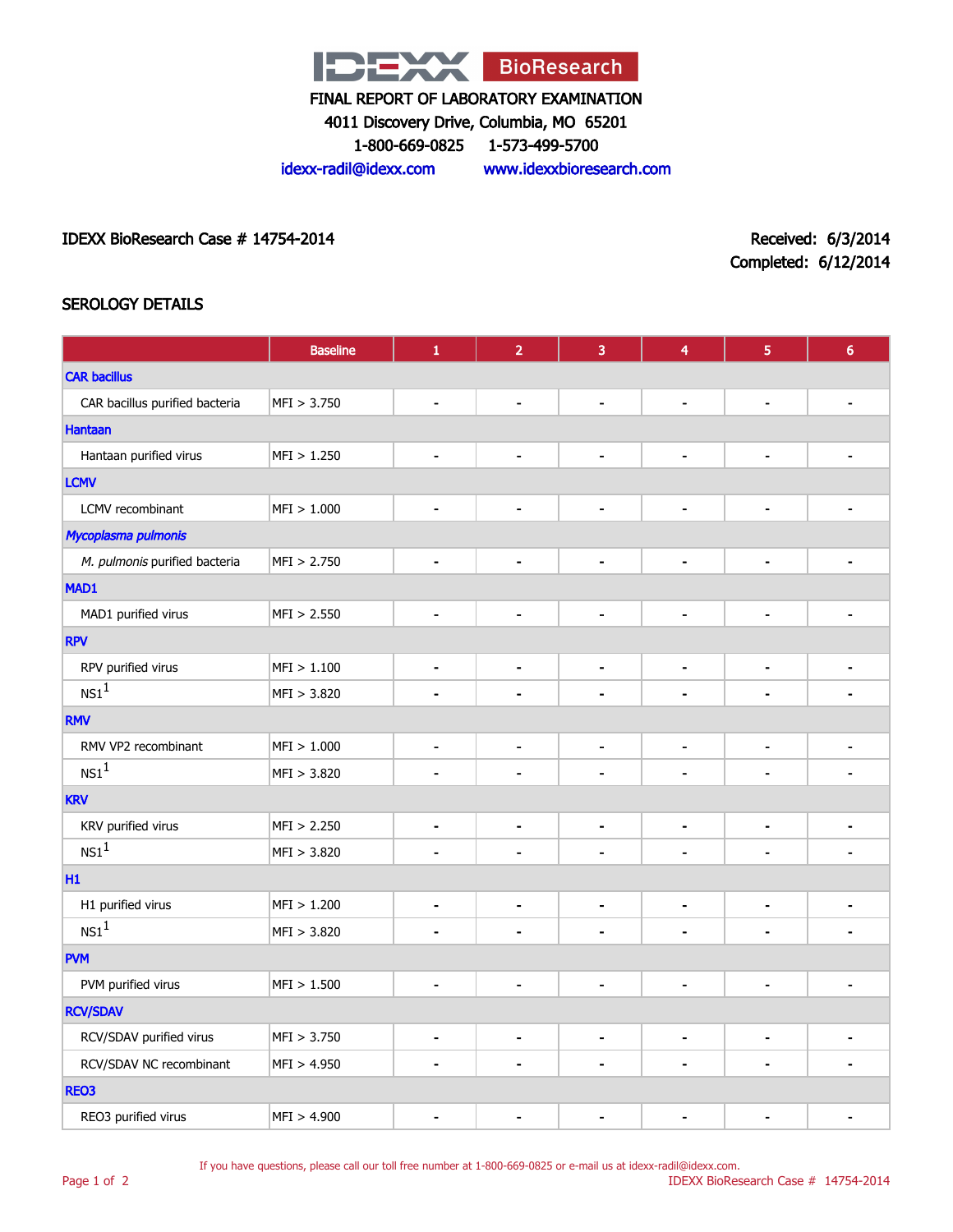|                                            | <b>Baseline</b> |                          | $\overline{2}$ | 3              | 4 | 5                        | b |
|--------------------------------------------|-----------------|--------------------------|----------------|----------------|---|--------------------------|---|
| <b>RTV</b>                                 |                 |                          |                |                |   |                          |   |
| RTV purified virus                         | MFI > 1.100     |                          | $\,$           | $\,$ $\,$      |   | ۰                        |   |
| TMEV purified virus                        | MFI > 1.500     |                          | $\blacksquare$ | $\blacksquare$ |   | $\overline{\phantom{0}}$ |   |
| <b>Sendai</b>                              |                 |                          |                |                |   |                          |   |
| Sendai purified virus                      | MFI > 3.000     | $\overline{\phantom{a}}$ | $\blacksquare$ | $\,$ $\,$      |   | ۰                        |   |
| <b>Clostridium piliforme</b>               |                 |                          |                |                |   |                          |   |
| Clostridium piliforme purified<br>bacteria | MFI > 4.950     |                          | $\sim$         |                |   |                          |   |

 $\mathsf{NS1^1}\text{:}$  NS1 protein is highly conserved among rodent parvoviruses and thus serves as a generic assay for parvovirus seroconversion.

Legend:  $+$  = positive  $-$  = negative blank = test not performed EQ = equivocal HE = hemolysis precluded testing I = insufficient W = weak

positive WB = Western Blot confirmatory analysis pending NS = non-specific reactivity N = normal IgG L = less than normal IgG

Positive MFI results are reported as "+" followed by a number from 1 to 33 in thousands rounded off to the nearest thousand.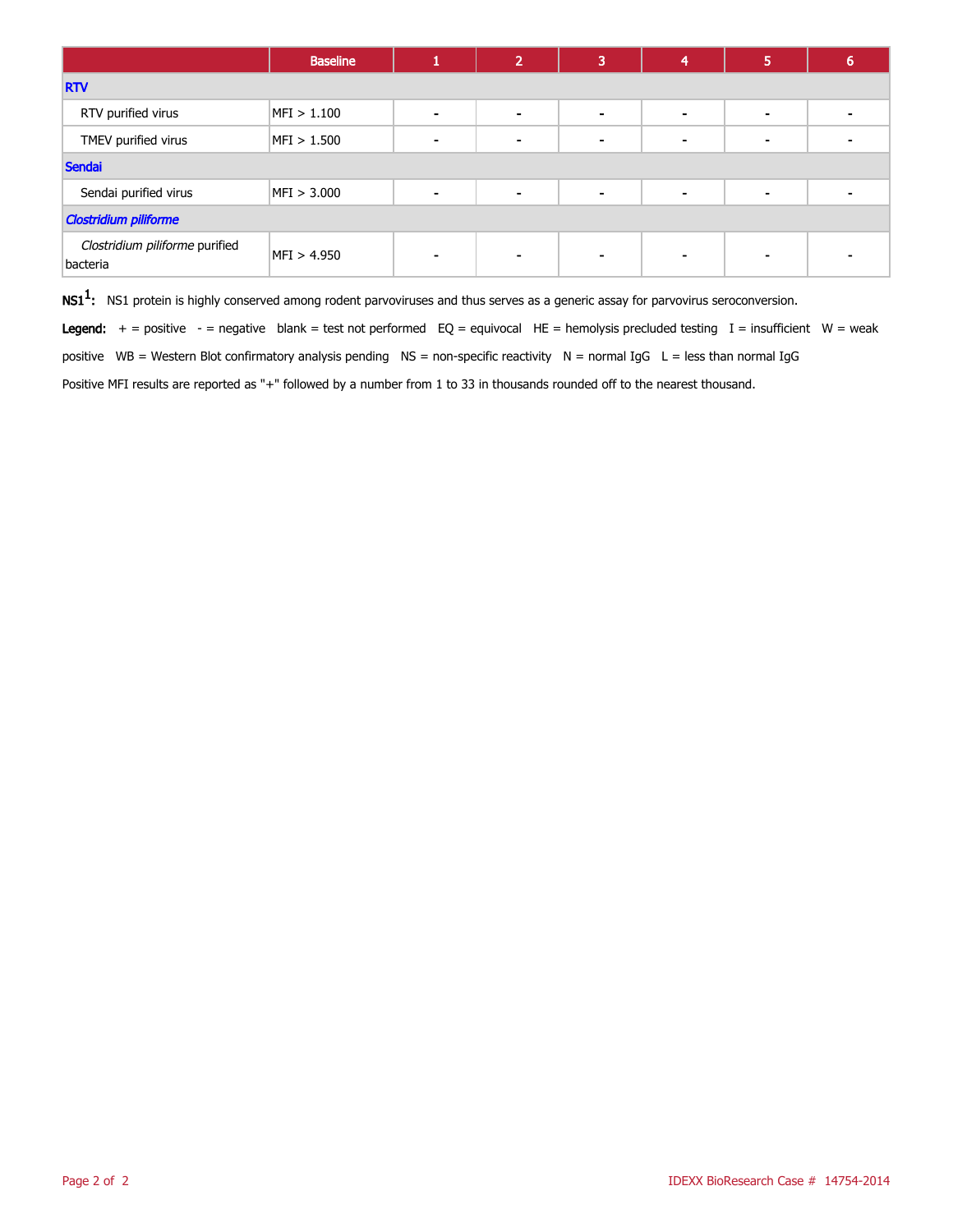

4011 Discovery Drive, Columbia, MO 65201

1-800-669-0825 1-573-499-5700

Phone: 573-884-7970

Purchase Order #: DK993

Email: franklinc@missouri.edu; bethunec@missouri.edu; goerndta@missouri.edu; watermanjd@missouri.edu

idexx-radil@idexx.com www.idexxbioresearch.com

#### IDEXX BioResearch Case # 14758-2014 Received: 6/3/2014

# Completed: 6/5/2014

#### Submitted By **Sentinels**

University of Missouri-RCA Columbia, MO 65201

#### Specimen Description

Species: rat Description: Swabs

Number of Specimens/Animals: 2

Building/Facility: W112

| Client ID | Investigator | Room $#$ | Rack         |
|-----------|--------------|----------|--------------|
| ◡         | Bryda        | W112     | 1-2 and R296 |
|           | Bryda        | W112     | $4-6$        |

### Services/Tests Performed: Fur Mite - PCR

PCR evaluation for: Myocoptes, Radfordia/Myobia

General Comments: CB: Swabs for fur mite PCR.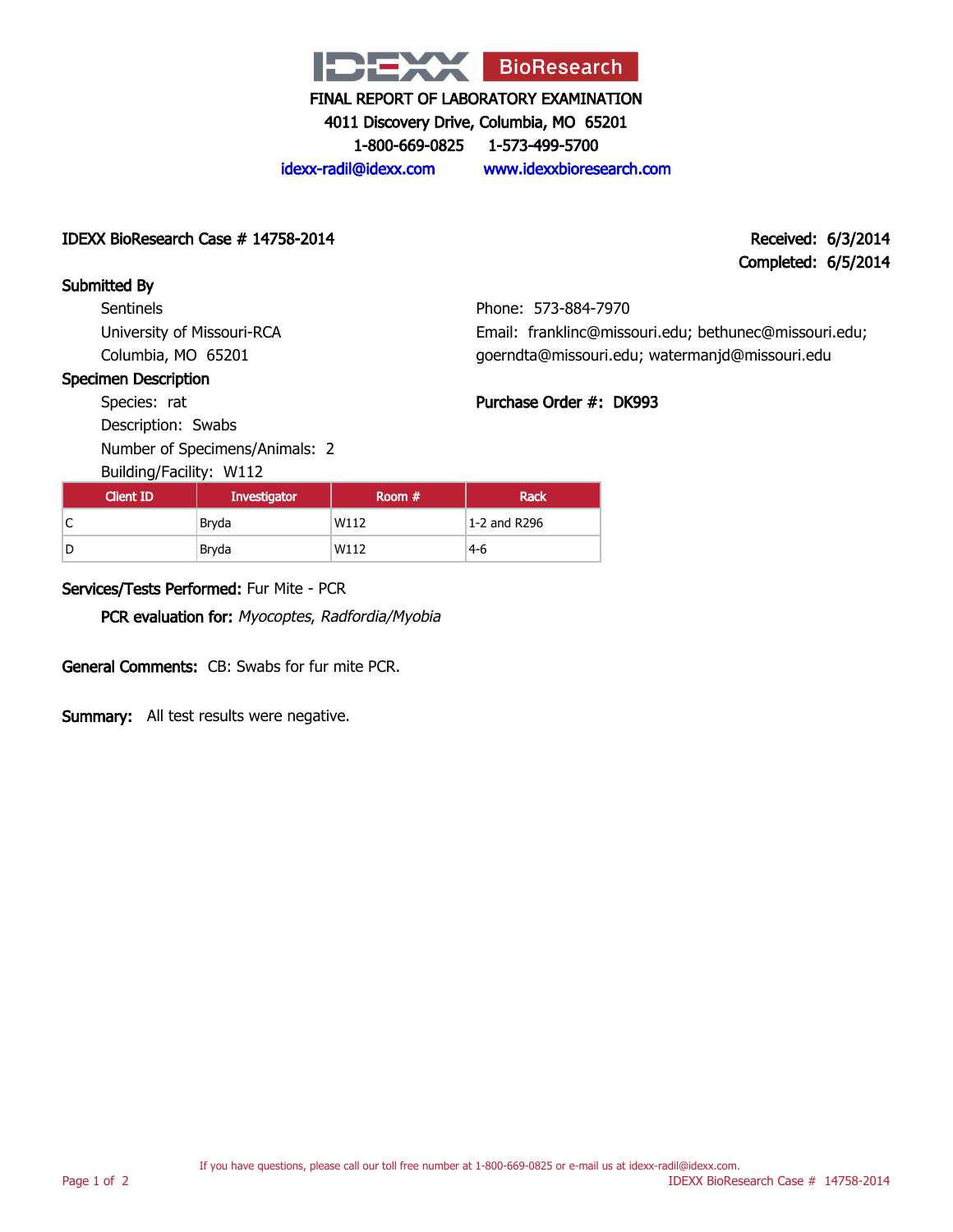#### PCR EVALUATION

| skin swab        |   |  |
|------------------|---|--|
| Myocoptes        |   |  |
| Radfordia/Myobia | - |  |

Legend:  $+$  = positive  $-$  = negative id:id = pooled sample range id+id+id = non-range pooled sample NT or blank = no test performed wps = weak positive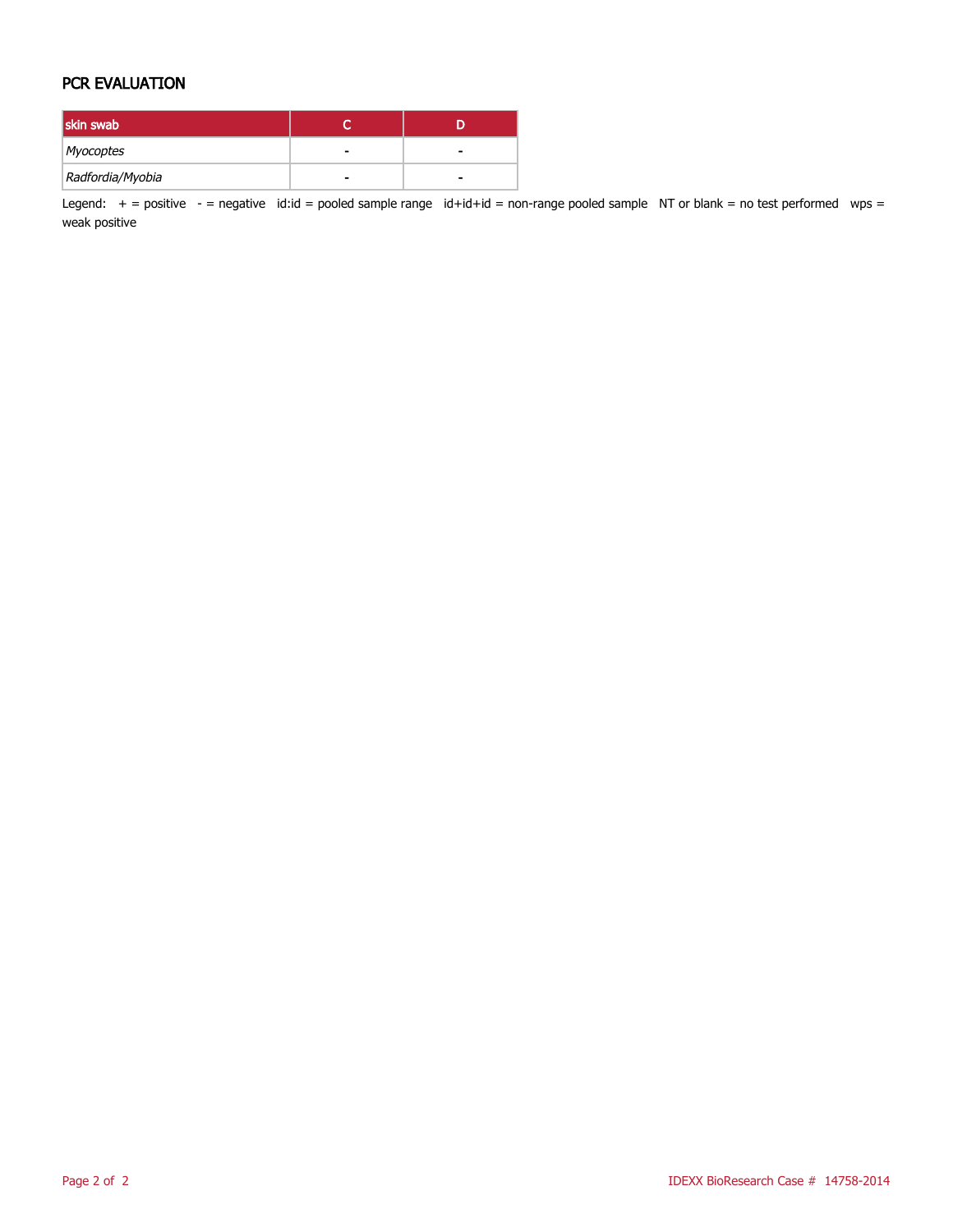

4011 Discovery Drive, Columbia, MO 65201

1-800-669-0825 1-573-499-5700

idexx-radil@idexx.com www.idexxbioresearch.com

IDEXX BioResearch Case # 14753-2014 Received: 6/3/2014

Completed: 6/11/2014

Submitted By

**Sentinels** University of Missouri-RCA Columbia, MO 65201

# Phone: 573-884-7970 Email: franklinc@missouri.edu; bethunec@missouri.edu; goerndta@missouri.edu; watermanjd@missouri.edu

#### Specimen Description

Species: rat Description: Live Rat Number of Specimens/Animals: 1

Building/Facility: W113

| <b>Client ID</b> | <b>Investigator</b> | om   | <b>Strain</b> | <b>CALL</b><br>ᇰᆮᆺ | മറല<br>we | Rack |
|------------------|---------------------|------|---------------|--------------------|-----------|------|
|                  | Bryda               | W113 | $\sim$<br>◡   |                    | Adult     |      |

Services/Tests Performed: Rederivation Necropsy Profile - rat

Serologic evaluation for antibodies to: Clostridium piliforme, Mycoplasma pulmonis, CAR bacillus, H1, Hantaan, KRV, LCMV, MAD1, PVM, RCV/SDAV, REO3, RMV, RPV, RTV, Sendai

PCR evaluation for: Helicobacter bilis, Helicobacter ganmani, Helicobacter hepaticus, Helicobacter mastomyrinus, Helicobacter rodentium, Helicobacter spp., Helicobacter typhlonius, Mycoplasma pulmonis, Pneumocystis carinii, Streptobacillus moniliformis

Parasitologic evaluation for: fur mites, mesostigmatid mites, lice, Spironucleus muris, Giardia muris, large intestinal flagellates and amoeba, pinworms and tapeworms

Microbiologic evaluation for: Corynebacterium kutscheri, Klebsiella oxytoca, Klebsiella pneumoniae, Pasteurella multocida, Pasteurella pneumotropica, Pasteurella pneumotropica biotype Heyl, Pasteurella pneumotropica biotype Jawetz, Salmonella enterica, Streptococcus pneumoniae

General Comments: CB: Sentinels placed on 3/3/2014LOCATED ON CART AT CUSTOMER SERVICE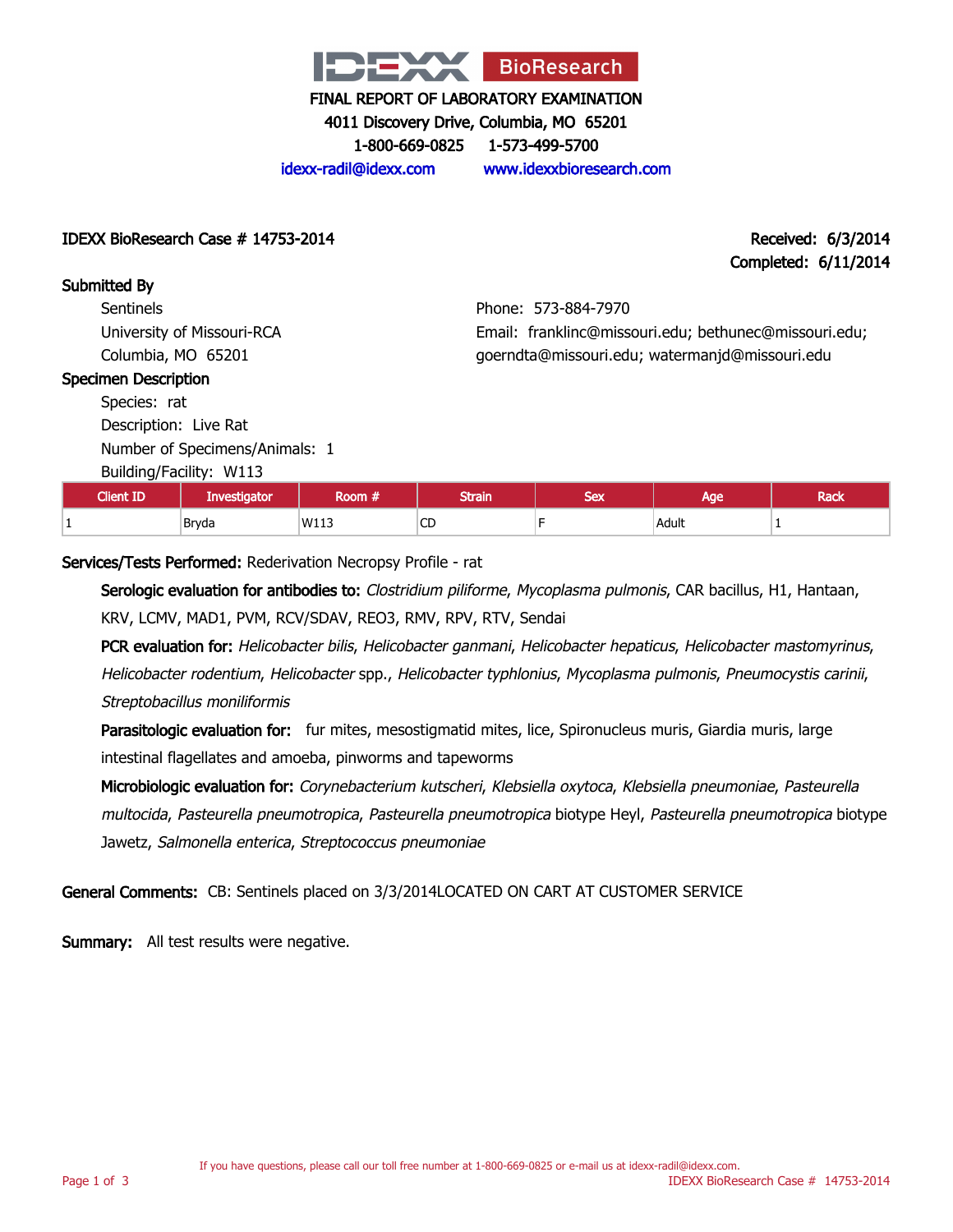# **NECROPSY**

No gross lesions were detected in any of the body systems and organs examined.

#### SEROLOGY SUMMARY

|                              | 1 |
|------------------------------|---|
| <b>CAR bacillus</b>          |   |
| <b>Hantaan</b>               |   |
| <b>LCMV</b>                  |   |
| Mycoplasma pulmonis          |   |
| MAD1                         |   |
| <b>RPV</b>                   |   |
| <b>RMV</b>                   |   |
| <b>KRV</b>                   |   |
| Н1                           |   |
| <b>PVM</b>                   |   |
| <b>RCV/SDAV</b>              |   |
| <b>REO3</b>                  |   |
| <b>RTV</b>                   |   |
| <b>Sendai</b>                |   |
| <b>Clostridium piliforme</b> |   |
| Rat IgG                      | Ν |

Legend:  $+$  = positive - = negative blank = test not performed EQ = equivocal HE = hemolysis precluded testing I = insufficient W = weak positive WB = Western Blot confirmatory analysis pending NS = non-specific reactivity N = normal IgG L = less than normal IgG

# PCR EVALUATION

| nasopharyngeal swab          |   |
|------------------------------|---|
| Mycoplasma pulmonis          |   |
|                              |   |
| oral swab                    | 1 |
| Streptobacillus moniliformis |   |
|                              |   |
| feces                        | 1 |
| Helicobacter spp.            |   |
| Helicobacter bilis           |   |
| Helicobacter ganmani         |   |
| Helicobacter hepaticus       |   |
| Helicobacter mastomyrinus    |   |
| Helicobacter rodentium       |   |
| Helicobacter typhlonius      |   |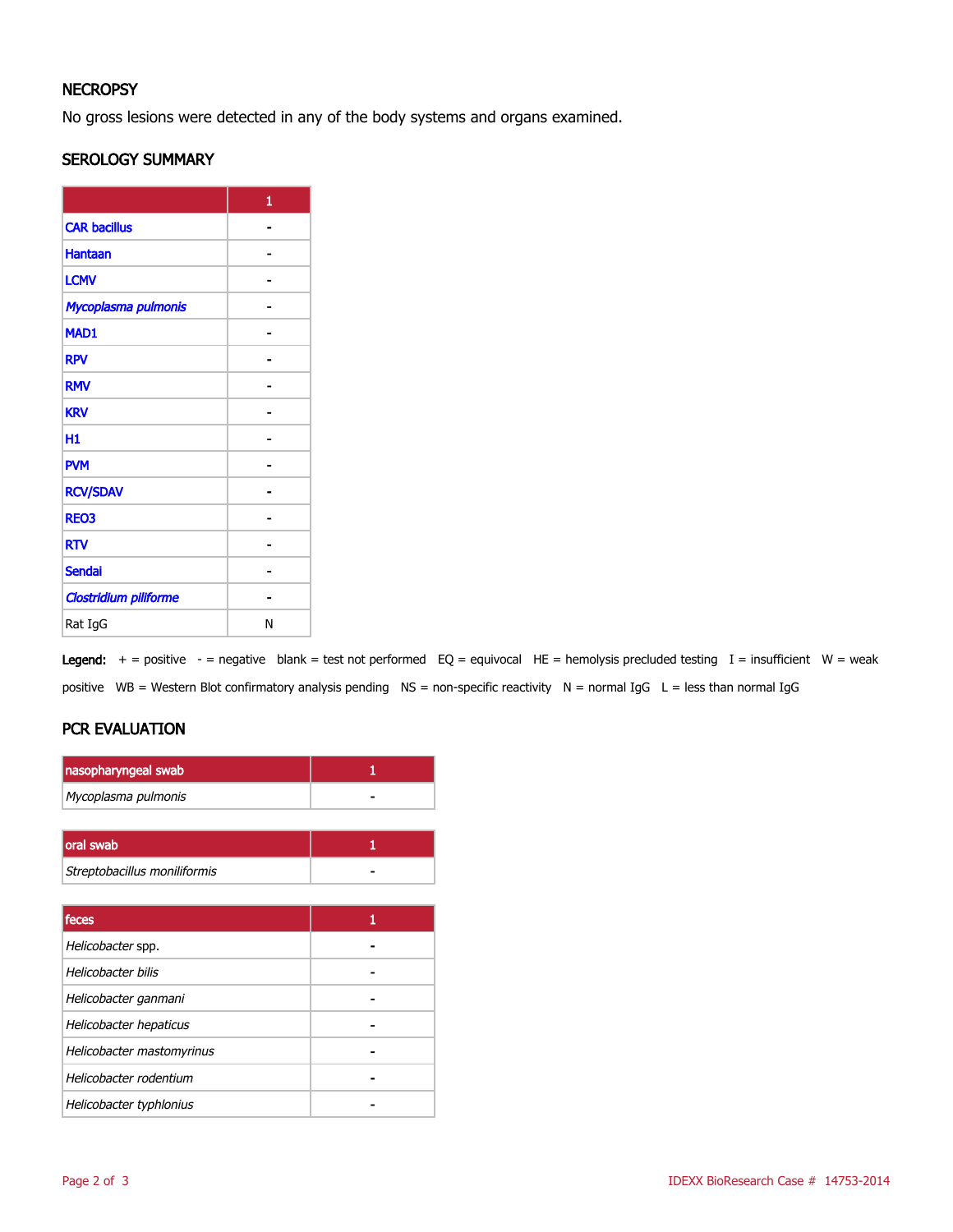| lung                 |  |
|----------------------|--|
| Pneumocystis carinii |  |

Legend:  $+$  = positive  $-$  = negative id:id = pooled sample range id+id+id = non-range pooled sample NT or blank = no test performed wps = weak positive

Comments: All samples are first tested by the Helicobacter spp. PCR assay which is a generic Helicobacter PCR assay that detects all bacteria in the Helicobacter genus. Samples testing negative on this assay are reported negative for Helicobacter spp. and all species-specific helicobacters. Samples testing positive on the Helicobacter spp. assay are retested with the Helicobacter spp. assay and tested with the species-specific helicobacter PCR assays.

#### **PARASITOLOGY**

| parasites |  |
|-----------|--|

#### **MICROBIOLOGY**

| <b>cecum</b>          |  |
|-----------------------|--|
| Klebsiella oxytoca    |  |
| Klebsiella pneumoniae |  |
| Salmonella enterica   |  |

| nasopharynx                                 |  |
|---------------------------------------------|--|
| Corynebacterium kutscheri                   |  |
| Pasteurella multocida                       |  |
| Pasteurella pneumotropica                   |  |
| Pasteurella pneumotropica<br>biotype Heyl   |  |
| Pasteurella pneumotropica<br>biotype Jawetz |  |
| Streptococcus pneumoniae                    |  |

Legend:  $+$  = agent recovered - = agent not recovered blank = test not performed  $n = no$  growth  $p =$  Proteus overgrowth, which may interfere with the identification of other bacteria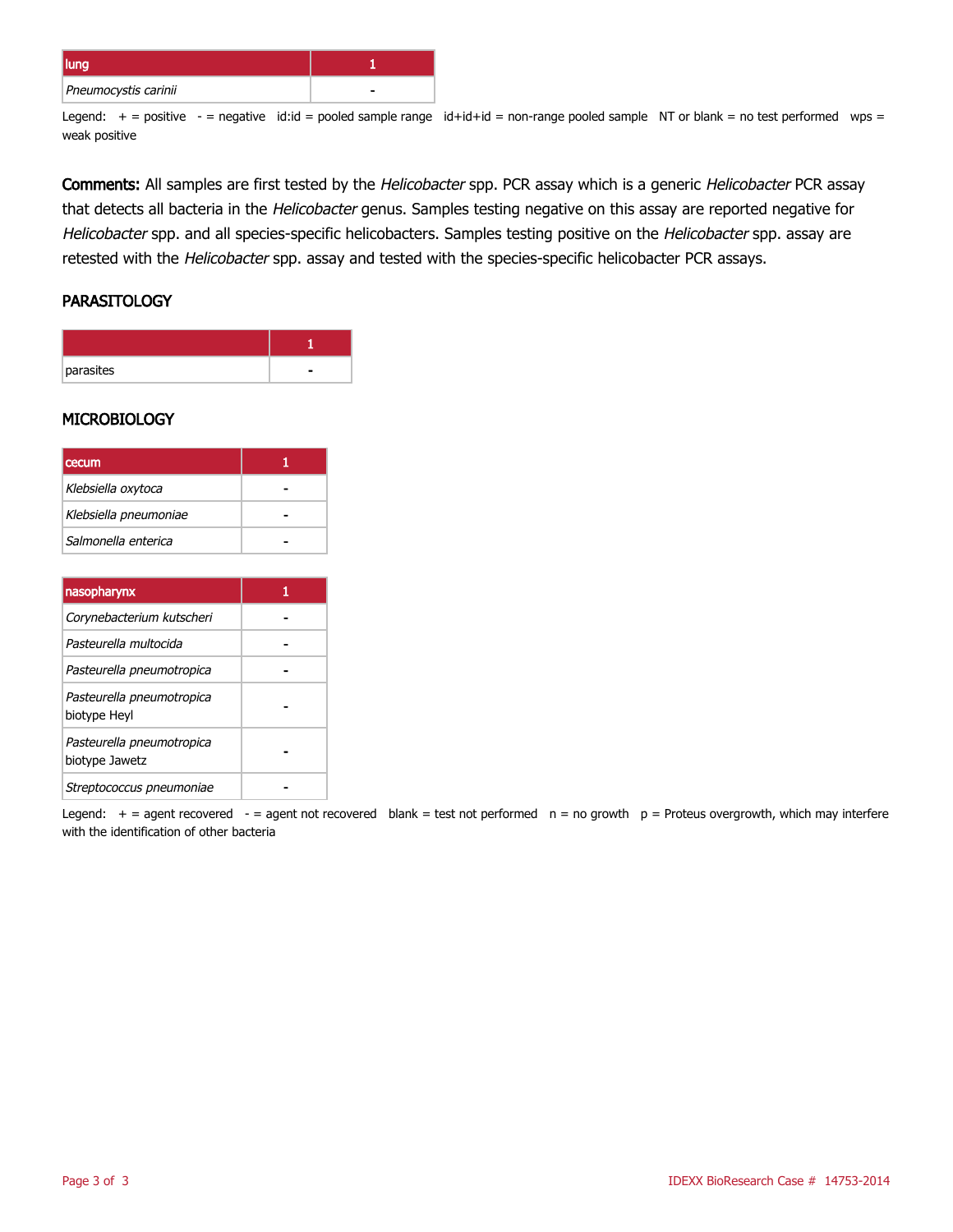

4011 Discovery Drive, Columbia, MO 65201

1-800-669-0825 1-573-499-5700

idexx-radil@idexx.com www.idexxbioresearch.com

IDEXX BioResearch Case # 14753-2014 Received: 6/3/2014

Completed: 6/11/2014

# SEROLOGY DETAILS

|                                | <b>Baseline</b> | 1              |  |  |  |  |
|--------------------------------|-----------------|----------------|--|--|--|--|
| <b>CAR bacillus</b>            |                 |                |  |  |  |  |
| CAR bacillus purified bacteria | MFI > 3.750     | $\blacksquare$ |  |  |  |  |
| <b>Hantaan</b>                 |                 |                |  |  |  |  |
| Hantaan purified virus         | MFI > 1.250     |                |  |  |  |  |
| <b>LCMV</b>                    |                 |                |  |  |  |  |
| <b>LCMV</b> recombinant        | MFI > 1.000     | $\blacksquare$ |  |  |  |  |
| Mycoplasma pulmonis            |                 |                |  |  |  |  |
| M. pulmonis purified bacteria  | MFI > 2.750     |                |  |  |  |  |
| <b>MAD1</b>                    |                 |                |  |  |  |  |
| MAD1 purified virus            | MFI > 2.550     | $\blacksquare$ |  |  |  |  |
| <b>RPV</b>                     |                 |                |  |  |  |  |
| RPV purified virus             | MFI > 1.100     |                |  |  |  |  |
| NS1 <sup>1</sup>               | MFI > 3.820     |                |  |  |  |  |
| <b>RMV</b>                     |                 |                |  |  |  |  |
| RMV VP2 recombinant            | MFI > 1.000     |                |  |  |  |  |
| NS1 <sup>1</sup>               | MFI > 3.820     |                |  |  |  |  |
| <b>KRV</b>                     |                 |                |  |  |  |  |
| KRV purified virus             | MFI > 2.250     |                |  |  |  |  |
| NS1 <sup>1</sup>               | MFI > 3.820     |                |  |  |  |  |
| H1                             |                 |                |  |  |  |  |
| H1 purified virus              | MFI > 1.200     |                |  |  |  |  |
| $NS1^1$                        | MFI > 3.820     |                |  |  |  |  |
| <b>PVM</b>                     |                 |                |  |  |  |  |
| PVM purified virus             | MFI > 1.500     |                |  |  |  |  |
| <b>RCV/SDAV</b>                |                 |                |  |  |  |  |
| RCV/SDAV purified virus        | MFI > 3.750     |                |  |  |  |  |
| RCV/SDAV NC recombinant        | MFI > 4.950     |                |  |  |  |  |
| <b>REO3</b>                    |                 |                |  |  |  |  |
| REO3 purified virus            | MFI > 4.900     |                |  |  |  |  |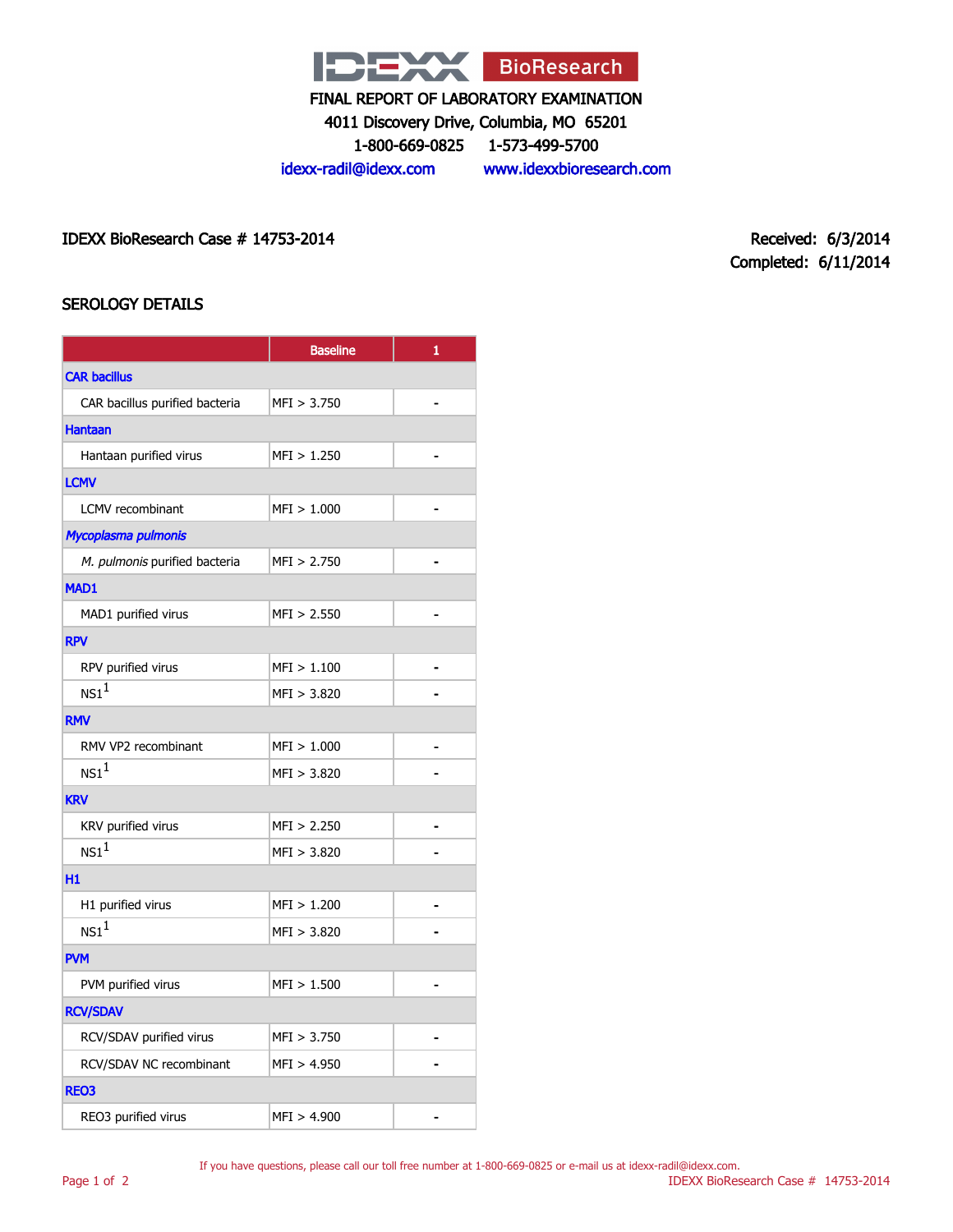|                                            | <b>Baseline</b> |  |  |
|--------------------------------------------|-----------------|--|--|
| <b>RTV</b>                                 |                 |  |  |
| RTV purified virus                         | MFI > 1.100     |  |  |
| TMEV purified virus                        | MFI > 1.500     |  |  |
| <b>Sendai</b>                              |                 |  |  |
| Sendai purified virus                      | MFI > 3.000     |  |  |
| <b>Clostridium piliforme</b>               |                 |  |  |
| Clostridium piliforme purified<br>bacteria | MFI > 4.950     |  |  |

 $\mathsf{NS1^1}\text{:}$  NS1 protein is highly conserved among rodent parvoviruses and thus serves as a generic assay for parvovirus seroconversion.

Legend:  $+$  = positive - = negative blank = test not performed EQ = equivocal HE = hemolysis precluded testing I = insufficient W = weak positive WB = Western Blot confirmatory analysis pending  $NS =$  non-specific reactivity  $N =$  normal IgG  $L =$  less than normal IgG Positive MFI results are reported as "+" followed by a number from 1 to 33 in thousands rounded off to the nearest thousand.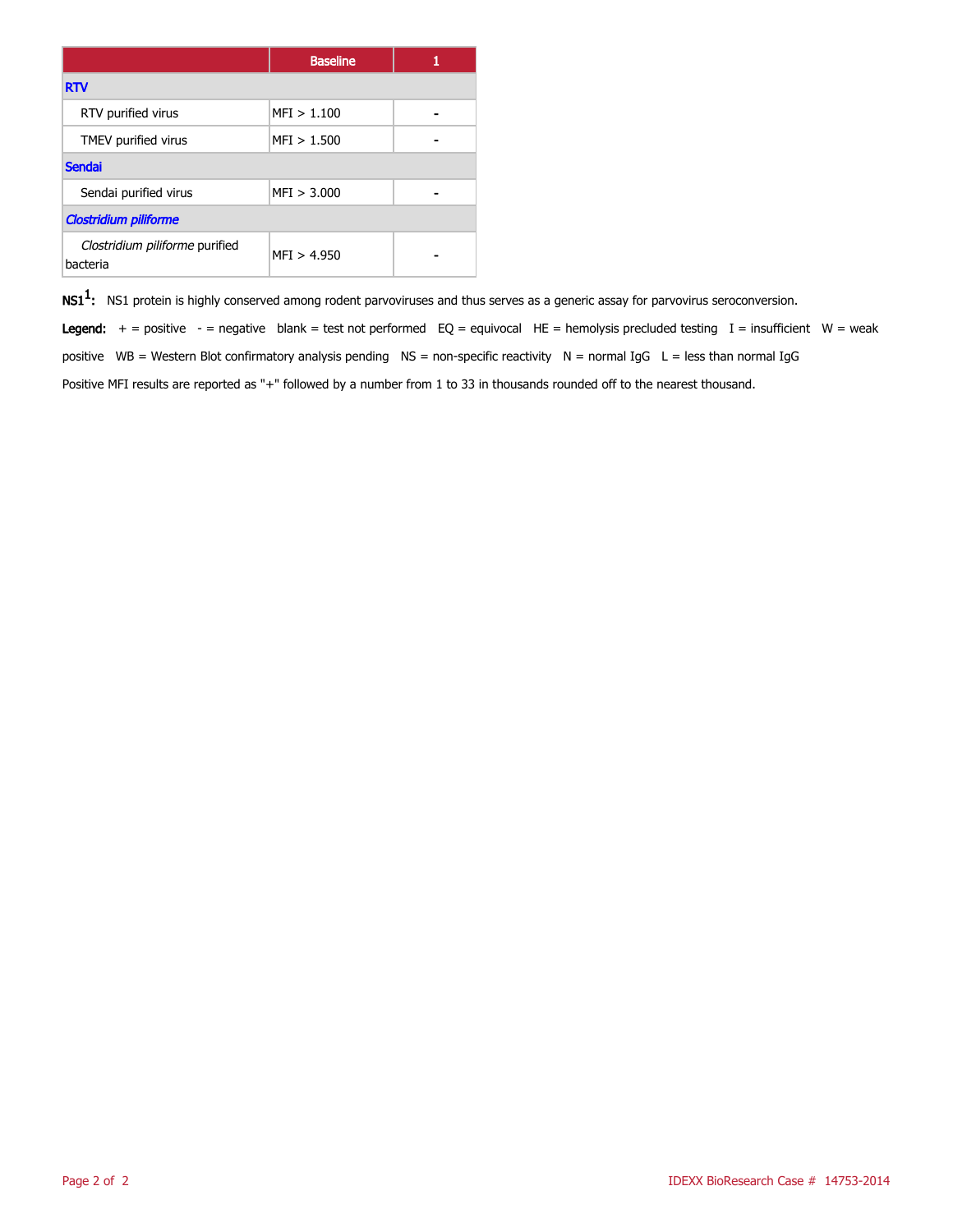

4011 Discovery Drive, Columbia, MO 65201

1-800-669-0825 1-573-499-5700

idexx-radil@idexx.com www.idexxbioresearch.com

IDEXX BioResearch Case # 14757-2014 Received: 6/3/2014

Completed: 6/5/2014

Submitted By **Sentinels** University of Missouri-RCA Columbia, MO 65201

Phone: 573-884-7970 Email: franklinc@missouri.edu; bethunec@missouri.edu; goerndta@missouri.edu; watermanjd@missouri.edu

Purchase Order #: DK993 and DK023

#### Specimen Description

Species: mouse/rat Description: Swabs Number of Specimens/Animals: 2

Building/Facility: W113

| Dununiyi uchiyi WIIJ |                |                     |          |             |  |
|----------------------|----------------|---------------------|----------|-------------|--|
| <b>Client ID</b>     | <b>Addl ID</b> | <b>Investigator</b> | Room $#$ | <b>Rack</b> |  |
| А                    | Rats           | Brvda               | W113     |             |  |
| B                    | Mouse          | Bryda               | W113     | $2 - 6$     |  |

### Services/Tests Performed: Fur Mite - PCR

PCR evaluation for: Myocoptes, Radfordia/Myobia

General Comments: CB: Swabs for fur mite PCR. A for rats and B for mouse.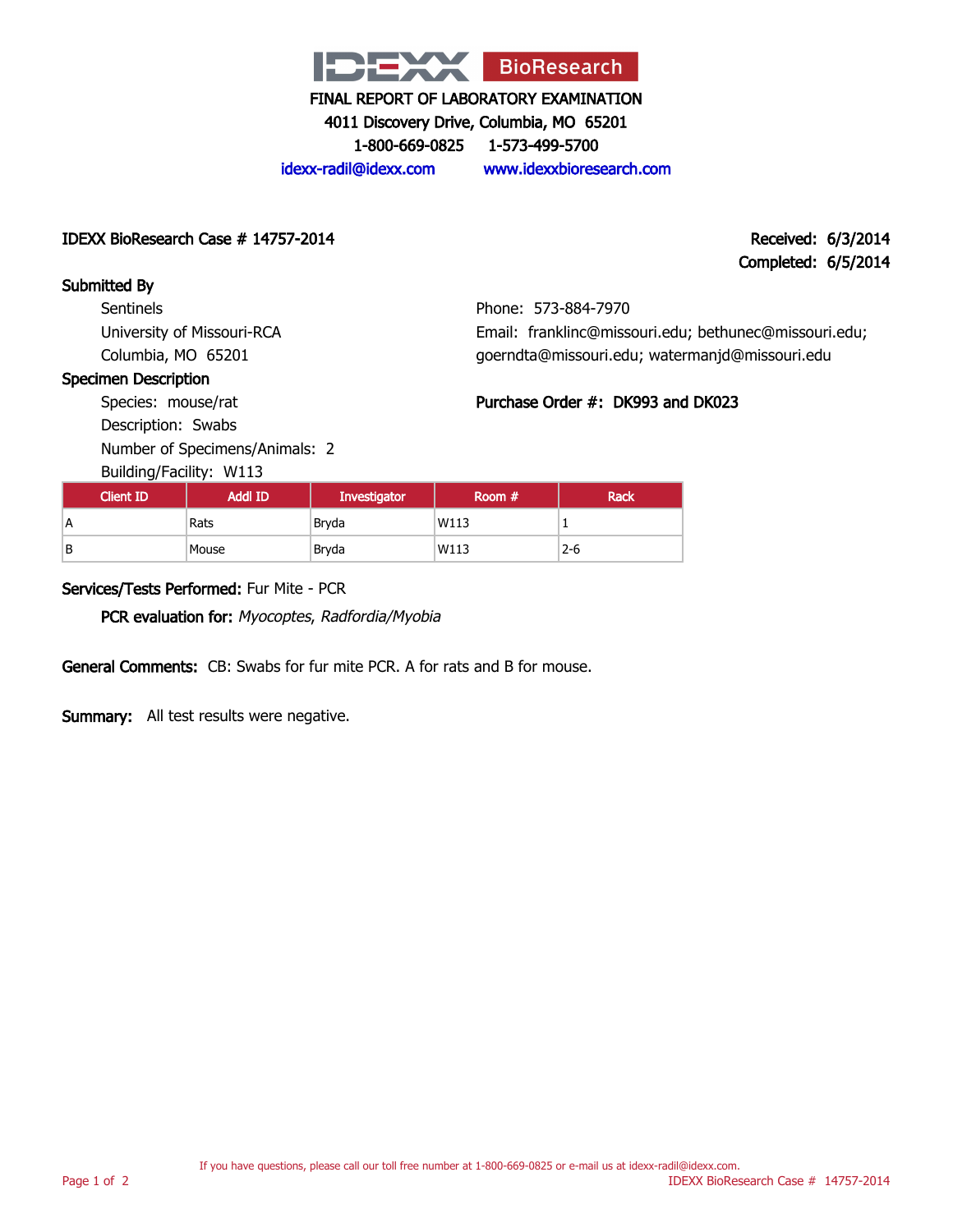#### PCR EVALUATION

| skin swab        |   |  |
|------------------|---|--|
| Myocoptes        |   |  |
| Radfordia/Myobia | - |  |

Legend:  $+$  = positive  $-$  = negative id:id = pooled sample range id+id+id = non-range pooled sample NT or blank = no test performed wps = weak positive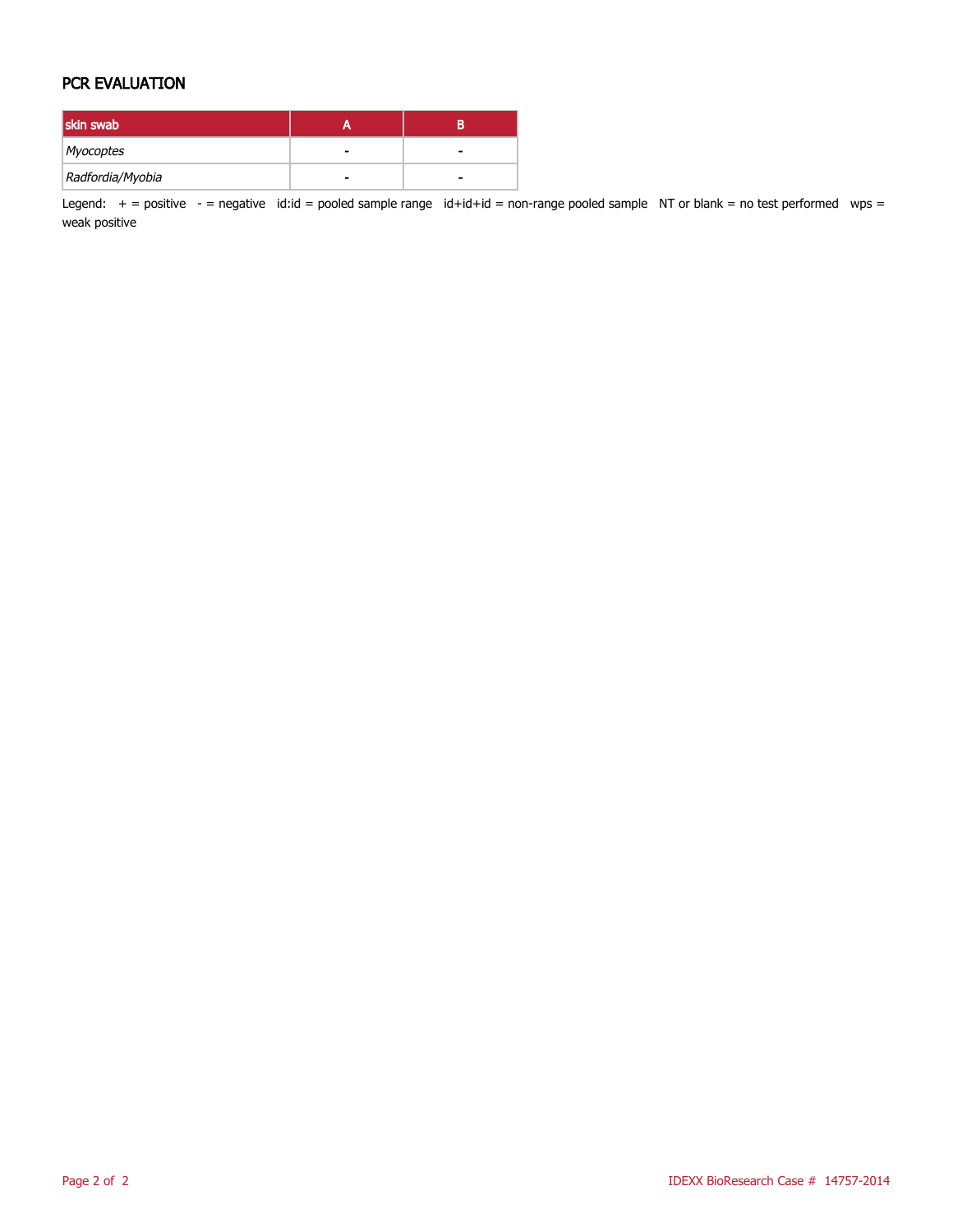

4011 Discovery Drive, Columbia, MO 65201

1-800-669-0825 1-573-499-5700

idexx-radil@idexx.com www.idexxbioresearch.com

IDEXX BioResearch Case # 14755-2014 Received: 6/3/2014

Completed: 6/12/2014

Submitted By **Sentinels** University of Missouri-RCA Columbia, MO 65201

# Phone: 573-884-7970 Email: franklinc@missouri.edu; bethunec@missouri.edu; goerndta@missouri.edu; watermanjd@missouri.edu

#### Specimen Description

Species: rat Description: Live Rats

Number of Specimens/Animals: 2

Building/Facility: W114

| <b>Client ID</b> | <b>Investigator</b> | Room # | <b>Strain</b> | <b>Sex</b> | Age   | <b>Rack</b> |
|------------------|---------------------|--------|---------------|------------|-------|-------------|
|                  | Bryda               | W114   | $\sim$<br>U   |            | Adult |             |
| <u>.</u>         | Bryda               | W114   | $\sim$<br>CΡ  |            | Adult | <b>_</b>    |

Services/Tests Performed: Rederivation Necropsy Profile - rat

Serologic evaluation for antibodies to: Clostridium piliforme, Mycoplasma pulmonis, CAR bacillus, H1, Hantaan, KRV, LCMV, MAD1, PVM, RCV/SDAV, REO3, RMV, RPV, RTV, Sendai

PCR evaluation for: Helicobacter bilis, Helicobacter ganmani, Helicobacter hepaticus, Helicobacter mastomyrinus, Helicobacter rodentium, Helicobacter spp., Helicobacter typhlonius, Mycoplasma pulmonis, Pneumocystis carinii, Streptobacillus moniliformis

Parasitologic evaluation for: fur mites, mesostigmatid mites, lice, Spironucleus muris, Giardia muris, large intestinal flagellates and amoeba, pinworms and tapeworms

Microbiologic evaluation for: Corynebacterium kutscheri, Klebsiella oxytoca, Klebsiella pneumoniae, Pasteurella multocida, Pasteurella pneumotropica, Pasteurella pneumotropica biotype Heyl, Pasteurella pneumotropica biotype Jawetz, Salmonella enterica, Streptococcus pneumoniae

General Comments: CB: Sentinels placed on 3/3/2014LOCATED ON CART AT CUSTOMER SERVICE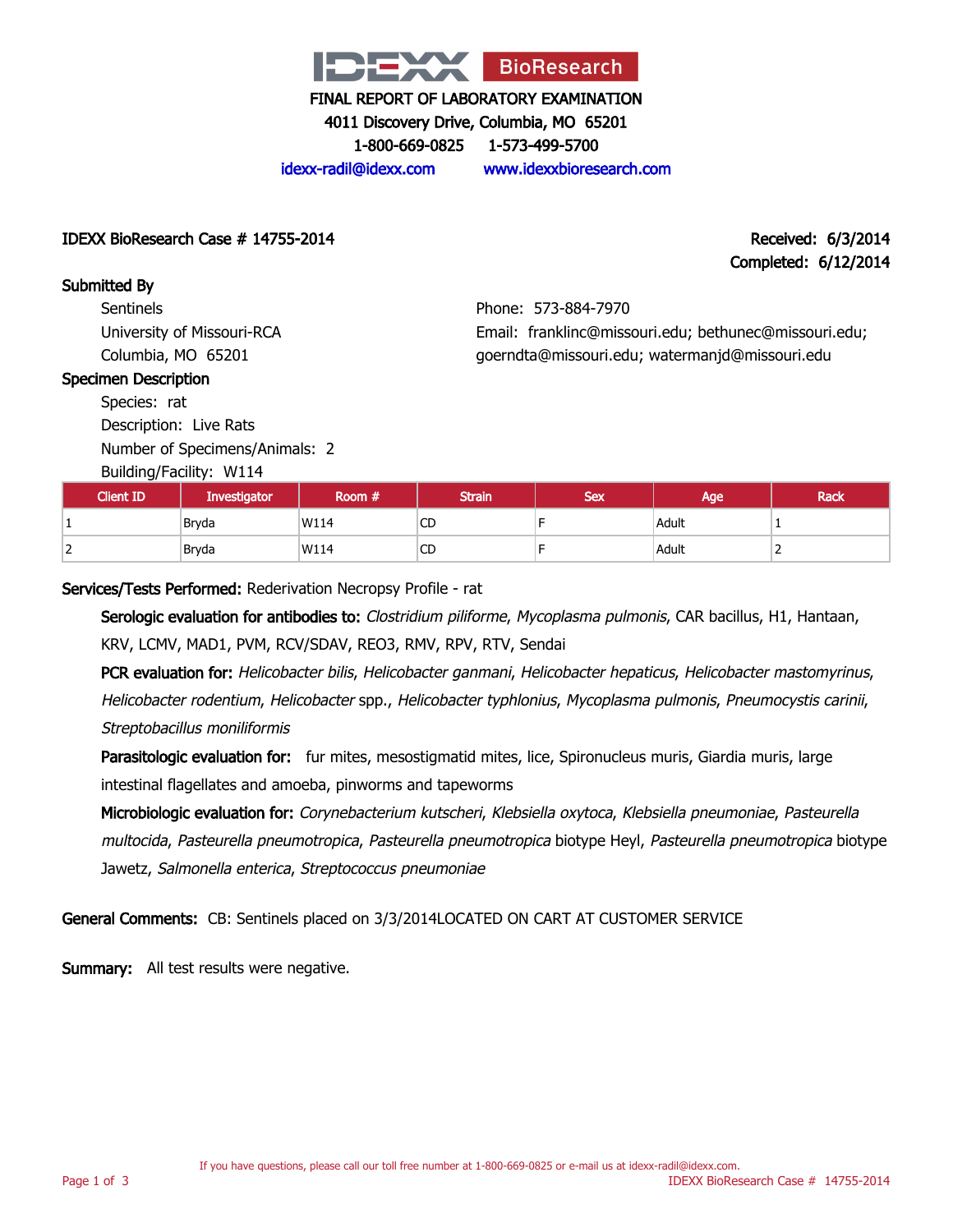#### **NECROPSY**

No gross lesions were detected in any of the body systems and organs examined.

#### SEROLOGY SUMMARY

|                              | $\mathbf{1}$ | $\overline{2}$ |
|------------------------------|--------------|----------------|
| <b>CAR bacillus</b>          |              |                |
| <b>Hantaan</b>               |              |                |
| <b>LCMV</b>                  |              |                |
| Mycoplasma pulmonis          |              |                |
| MAD1                         |              |                |
| <b>RPV</b>                   |              |                |
| <b>RMV</b>                   |              |                |
| <b>KRV</b>                   |              |                |
| H1                           |              |                |
| <b>PVM</b>                   |              |                |
| <b>RCV/SDAV</b>              |              |                |
| <b>REO3</b>                  |              |                |
| <b>RTV</b>                   |              |                |
| <b>Sendai</b>                |              |                |
| <b>Clostridium piliforme</b> |              |                |
| Rat IgG                      | Ν            | N              |

Legend:  $+$  = positive - = negative blank = test not performed EQ = equivocal HE = hemolysis precluded testing I = insufficient W = weak positive WB = Western Blot confirmatory analysis pending NS = non-specific reactivity N = normal IgG L = less than normal IgG

# PCR EVALUATION

| nasopharyngeal swab |   |
|---------------------|---|
| Mycoplasma pulmonis | - |
|                     |   |

| oral swab                    |   |
|------------------------------|---|
| Streptobacillus moniliformis | - |

| feces                     | 2 |
|---------------------------|---|
| Helicobacter spp.         |   |
| Helicobacter bilis        |   |
| Helicobacter ganmani      |   |
| Helicobacter hepaticus    |   |
| Helicobacter mastomyrinus |   |
| Helicobacter rodentium    |   |
| Helicobacter typhlonius   |   |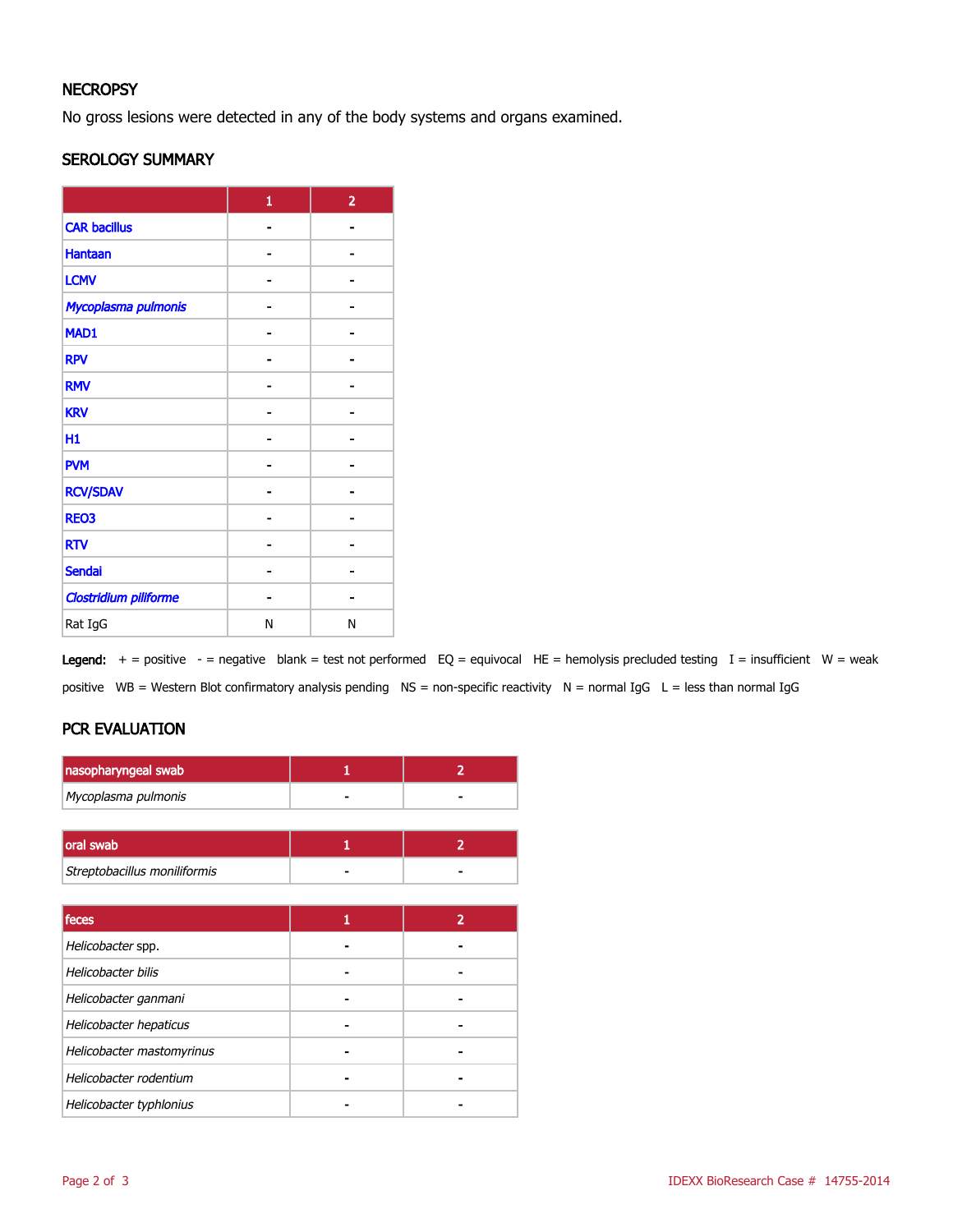| luliy                |  |
|----------------------|--|
| Pneumocystis carinii |  |

Legend:  $+$  = positive  $-$  = negative id:id = pooled sample range id+id+id = non-range pooled sample NT or blank = no test performed wps = weak positive

Comments: All samples are first tested by the Helicobacter spp. PCR assay which is a generic Helicobacter PCR assay that detects all bacteria in the Helicobacter genus. Samples testing negative on this assay are reported negative for Helicobacter spp. and all species-specific helicobacters. Samples testing positive on the Helicobacter spp. assay are retested with the Helicobacter spp. assay and tested with the species-specific helicobacter PCR assays.

#### **PARASITOLOGY**

| parasites |  |
|-----------|--|

#### **MICROBIOLOGY**

| <b>cecum</b>          |  |
|-----------------------|--|
| Klebsiella oxytoca    |  |
| Klebsiella pneumoniae |  |
| Salmonella enterica   |  |

| nasopharynx                                 |  |
|---------------------------------------------|--|
| Corynebacterium kutscheri                   |  |
| Pasteurella multocida                       |  |
| Pasteurella pneumotropica                   |  |
| Pasteurella pneumotropica<br>biotype Heyl   |  |
| Pasteurella pneumotropica<br>biotype Jawetz |  |
| Streptococcus pneumoniae                    |  |

Legend:  $+$  = agent recovered - = agent not recovered blank = test not performed  $n = no$  growth  $p =$  Proteus overgrowth, which may interfere with the identification of other bacteria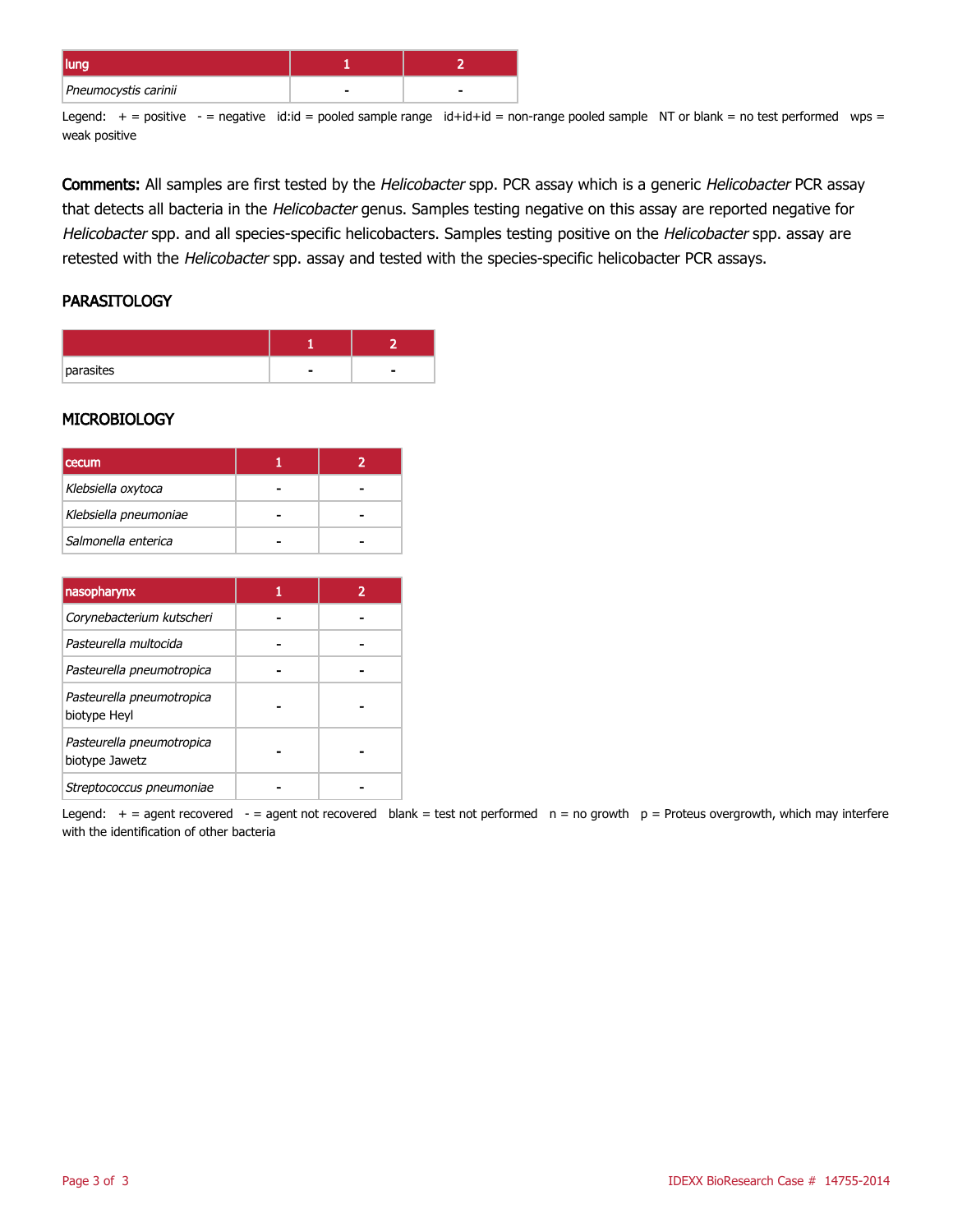

4011 Discovery Drive, Columbia, MO 65201

1-800-669-0825 1-573-499-5700

idexx-radil@idexx.com www.idexxbioresearch.com

IDEXX BioResearch Case # 14755-2014 Received: 6/3/2014

Completed: 6/12/2014

# SEROLOGY DETAILS

|                                | <b>Baseline</b> | $\mathbf{1}$   | $\overline{2}$ |  |  |
|--------------------------------|-----------------|----------------|----------------|--|--|
| <b>CAR bacillus</b>            |                 |                |                |  |  |
| CAR bacillus purified bacteria | MFI > 3.750     |                |                |  |  |
| <b>Hantaan</b>                 |                 |                |                |  |  |
| Hantaan purified virus         | MFI > 1.250     |                |                |  |  |
| <b>LCMV</b>                    |                 |                |                |  |  |
| LCMV recombinant               | MFI > 1.000     |                |                |  |  |
| Mycoplasma pulmonis            |                 |                |                |  |  |
| M. pulmonis purified bacteria  | MFI > 2.750     |                |                |  |  |
| MAD1                           |                 |                |                |  |  |
| MAD1 purified virus            | MFI > 2.550     |                |                |  |  |
| <b>RPV</b>                     |                 |                |                |  |  |
| RPV purified virus             | MFI > 1.100     |                |                |  |  |
| NS1 <sup>1</sup>               | MFI > 3.820     |                |                |  |  |
| <b>RMV</b>                     |                 |                |                |  |  |
| RMV VP2 recombinant            | MFI > 1.000     |                |                |  |  |
| $NS1^1$                        | MFI > 3.820     |                |                |  |  |
| <b>KRV</b>                     |                 |                |                |  |  |
| KRV purified virus             | MFI > 2.250     | $\blacksquare$ | $\blacksquare$ |  |  |
| NS1 <sup>1</sup>               | MFI > 3.820     |                |                |  |  |
| H1                             |                 |                |                |  |  |
| H1 purified virus              | MFI > 1.200     |                |                |  |  |
| NS1 <sup>1</sup>               | MFI > 3.820     |                |                |  |  |
| <b>PVM</b>                     |                 |                |                |  |  |
| PVM purified virus             | MFI > 1.500     |                |                |  |  |
| <b>RCV/SDAV</b>                |                 |                |                |  |  |
| RCV/SDAV purified virus        | MFI > 3.750     | $\blacksquare$ |                |  |  |
| RCV/SDAV NC recombinant        | MFI > 4.950     |                |                |  |  |
| REO3                           |                 |                |                |  |  |
| REO3 purified virus            | MFI > 4.900     |                |                |  |  |

If you have questions, please call our toll free number at 1-800-669-0825 or e-mail us at idexx-radil@idexx.com.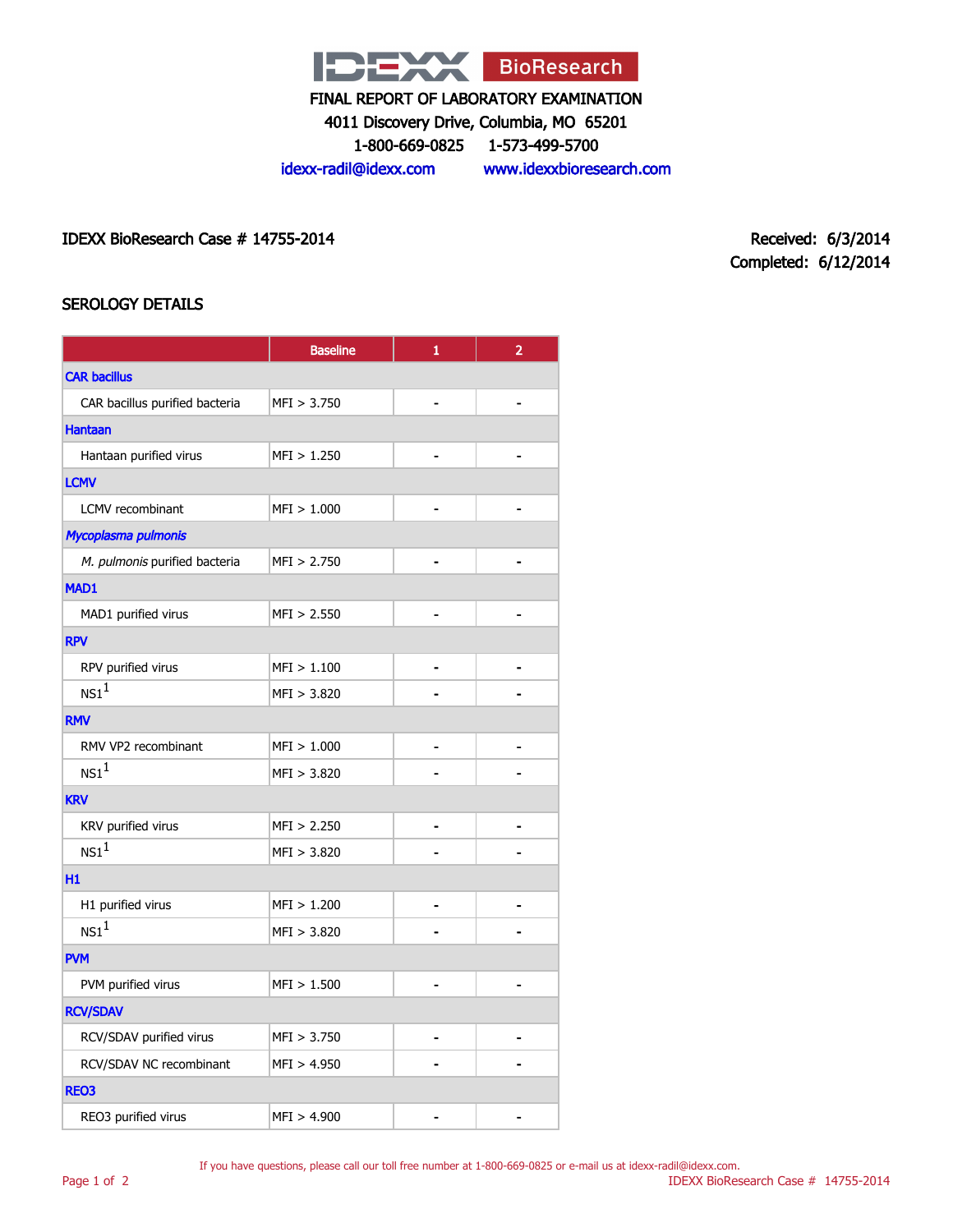|                                            | <b>Baseline</b> |   |  |
|--------------------------------------------|-----------------|---|--|
| <b>RTV</b>                                 |                 |   |  |
| RTV purified virus                         | MFI > 1.100     | - |  |
| TMEV purified virus                        | MFI > 1.500     |   |  |
| <b>Sendai</b>                              |                 |   |  |
| Sendai purified virus                      | MFI > 3.000     |   |  |
| <b>Clostridium piliforme</b>               |                 |   |  |
| Clostridium piliforme purified<br>bacteria | MFI > 4.950     |   |  |

 $\mathsf{NS1^1}\text{:}$  NS1 protein is highly conserved among rodent parvoviruses and thus serves as a generic assay for parvovirus seroconversion.

Legend:  $+$  = positive - = negative blank = test not performed EQ = equivocal HE = hemolysis precluded testing I = insufficient W = weak positive WB = Western Blot confirmatory analysis pending NS = non-specific reactivity N = normal IgG L = less than normal IgG Positive MFI results are reported as "+" followed by a number from 1 to 33 in thousands rounded off to the nearest thousand.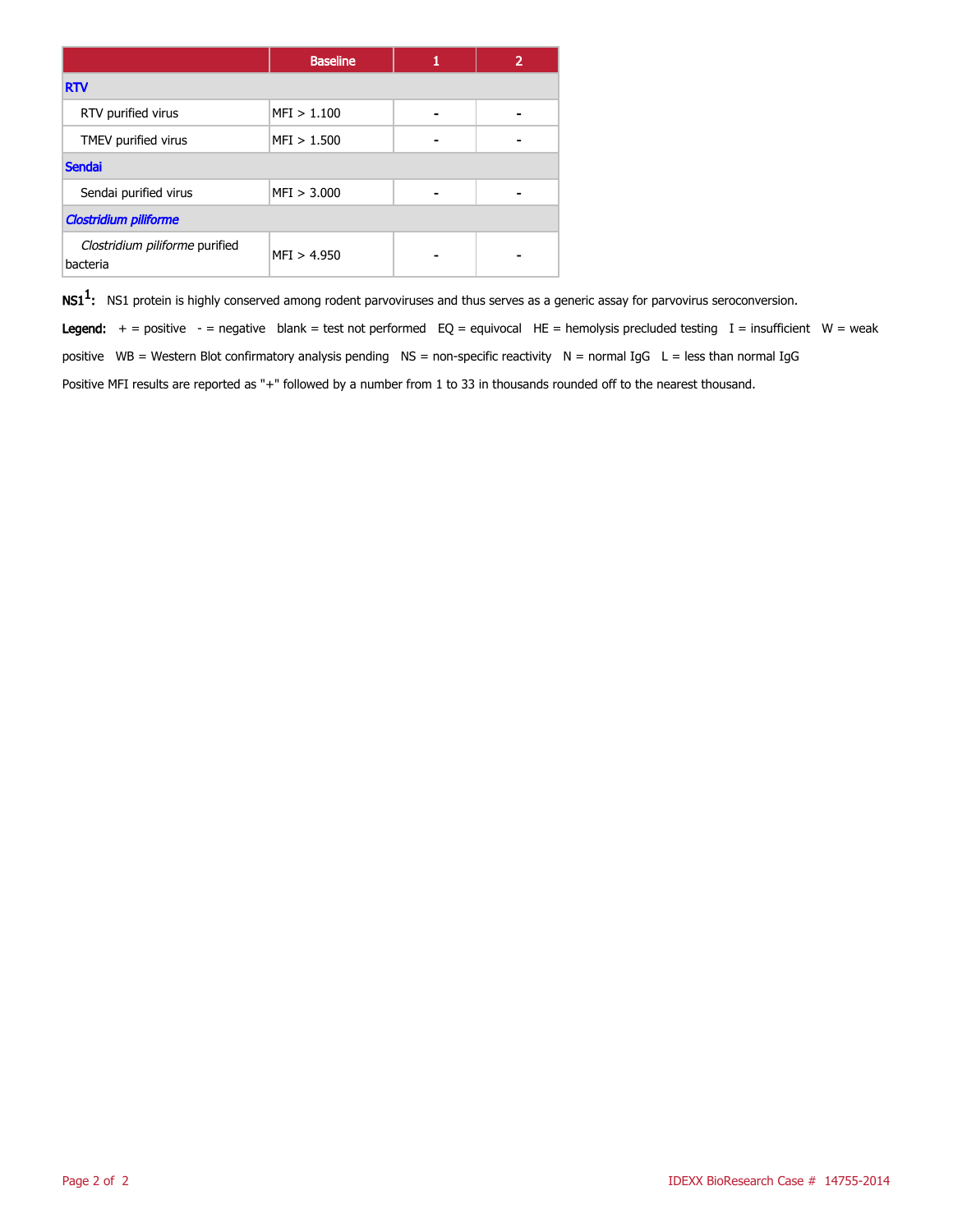

4011 Discovery Drive, Columbia, MO 65201

1-800-669-0825 1-573-499-5700

idexx-radil@idexx.com www.idexxbioresearch.com

Phone: 573-884-7970

Purchase Order #: DK993

Email: franklinc@missouri.edu; bethunec@missouri.edu; goerndta@missouri.edu; watermanjd@missouri.edu

#### IDEXX BioResearch Case # 14759-2014 Received: 6/3/2014

# Completed: 6/5/2014

# Submitted By

**Sentinels** University of Missouri-RCA Columbia, MO 65201

#### Specimen Description

Species: rat

Description: Swabs Number of Specimens/Animals: 2

Building/Facility: W114

| <b>Dununiyi uchiyi</b> WIII |              |        |             |
|-----------------------------|--------------|--------|-------------|
| <b>Client ID</b>            | Investigator | Room # | <b>Rack</b> |
| E                           | Bryda        | W114   | -           |
| E                           | Bryda        | W114   |             |

# Services/Tests Performed: Fur Mite - PCR

PCR evaluation for: Myocoptes, Radfordia/Myobia

General Comments: CB: Swabs for fur mite PCR.